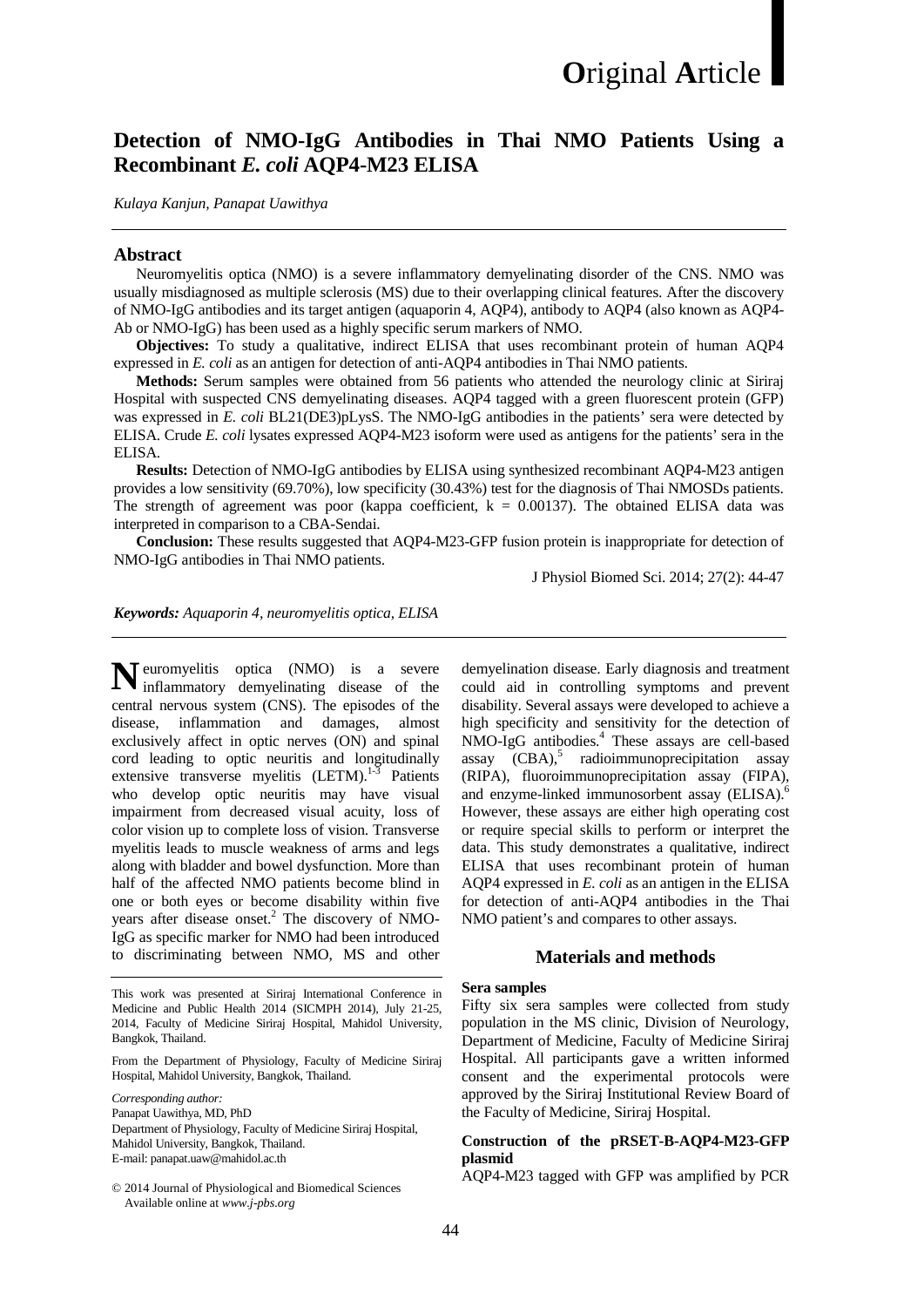using Phusion DNA polymerase (Finnzymes OY, Finland) from a linearized pCMV-AC-GFP plasmid containing the human AQP4 variant a gene (RG204693) (Origene Inc., USA) using primer pair, AQP4-BglII (5'-GCGAGATCTATGAGTGACAGA CCCACAGCAA-3') and XL39 (5'-ATTAGGACA AGGCTGGTGGG-3'). PCR products were digested with restriction enzyme BglII and ligated to linearized pRSET-B plasmid using T4 DNA ligase (Finnzymes OY, Finland). Inserted sequence was confirmed by automated DNA sequencing.

# **Expression of AQP4-M23-GFP recombinant protein**

The pRSET-B-AQP4-M23-GFP plasmid was transformed into *E. coli* BL21(DE3)pLysS. Induction of AQP4-M23-GFP protein expression in the *E. coli* was done by 1 mM isopropyl β-D-thiogalactoside (IPTG) when optical density at 600 nm (OD600) of the bacterial culture reaches 0.5. Bacterial culture was grown for 5 hours and the *E. coli* cells were harvested by centrifugation at 12,000 g for 10 minutes at 4 °C using Eppendorf 5804R with rotor F-34-6-38. The amount of *E. coli* cells was adjusted according to OD600 in order to get an equal amount of *E. coli*. The *E. coli* pellets were washed twice in 10 ml washing buffer (1x equilibration/wash buffer; 50 mM NaH<sub>2</sub>PO<sub>4</sub>, 50 mM Na<sub>2</sub>HPO<sub>4</sub> and 300 mM NaCl pH 7.0).

## **AQP4-M23-GFP crude lysate preparation**

The *E. coli* cell pellets were resuspended in lysis buffer (1x equilibration/ wash buffer; 50 mM NaH2PO4, 50 mM Na2HPO4 and 300 mM NaCl pH 7.0, with 2% Triton-X100) by vortex to a final concentration of 40 OD/ml of *E. coli*. The resuspended *E. coli* cells were disrupted by the highfrequency oscillation (Bandelin sonoplus HD 200, Berlin, Germany). The cell debris and non-soluble proteins were removed by centrifugation at 12,000g for 20 minutes at 4 °C. Soluble proteins were stored at -20 °C until use. AQP4-M23-GFP protein expression levels were determined by measuring fluorescent emission levels at wavelength 509 nm of GFP protein (excitation at 395 nm). Sodium dodecyl sulfate polyacrylamide gel electrophoresis (SDS-PAGE) was performed to verify the expression of AQP4-M23-GFP soluble proteins.

#### **ELISA for NMO-IgG**

All samples were performed under blinded conditions. NMO patient sera were depleted of antibody against *E. coli* protein by treating the sera with an excess amount of acetone-precipitated *E. coli* BL21(DE3)pLysS containing pRSET-B plasmid lysate, at  $4^{\circ}$ C overnight.<sup>7</sup>

ELISA was performed on 96-well plate (Nunc– immuno plate, Maxisorp, Nunc, Denmark). Each well was coated with 13 µl of AQP4-M23-GFP *E. coli* lysate (final concentration 0.54 OD/well) and 87 µl of coating buffer (0.285 mM  $Na<sub>2</sub>CO<sub>3</sub>$  and 0.714 mM NaHCO<sub>3</sub>, pH 9.6) and incubated at 4  $^{\circ}$ C overnight. After washing off unbound antigens with PBS buffer  $(1.37 \text{ mM NaCl}, 27 \text{ mM KCl}, 10 \text{ mM Na}_2\text{HPO}_4, \text{ and }$ 2 mM NaH<sub>2</sub>PO<sub>4</sub>, pH 7.4), the plate was blocked with 0.5% skim milk in PBS for 1 hour at room temperature. Pre-adsorbed sera from the NMO patients were diluted at ratio 1:10 in 1x PBS buffer before adding into each wells and incubated overnight at 4 °C with shaking. After overnight incubation, the plate was washed with PBS buffer containing 0.01% Tween-20 and incubated with goat anti-human IgG-HRP conjugate, diluted to 1:5000 (Jackson ImmunoResearch, PA, USA) for 1 hour at room temperature. After incubation period, the plate was washed and treated with 100 μl BioFX TMB (3, 3´, 5, 5´ tetramethyl-benzidine) One Component HRP Microwell Substrate (Surmodics, MN, USA) for 15 min at room temperature. Finally, spectrophotometric reading was performed using a Synergy HT Multi-Detection Microplate Reader (BioTek Instruments, Winooski, VT, USA). The optical density (OD) was determined at a wavelength of 620 nm. The assays were performed in triplicate for each serum specimen. A corrected OD of each sample was determined by subtracting the OD values obtained from the blocked wells without antigen (*E. coli* containing pRSET-B plasmid lysate). A patient's serum was considered to be AQP4-IgG positive if the corrected OD was greater than zero.

#### **Statistical Analyses**

The percentages of sensitivity, specificity, positive predictive and negative predictive values of the ELISA assay were calculated by using a 2×2 table. The inter-rater agreement kappa test (Cohen's test) was applied to evaluate the agreement between 2 methods, ELISA and previously published data by cell based assay  $(CBA)$ ,<sup>8</sup> for positive and negative classifications (0.001–0.2 indicates a slight concurrence, 0.201–0.4 indicates fair agreement, 0.401–0.6 indicates moderate agreement, 0.601–0.8 indicates substantial concurrence, and 0.801–0.999 indicates excellent agreement).<sup>9</sup> All statistical analyses were done by using the MedCalc® version 12.3.0 (MedCalc Software, Mariakerke, Belgium).

#### **Results**

#### **The expression of recombinant AQP4-M23-GFP in** *E. coli* **BL21(DE3)pLysS**

SDS-PAGE was performed to verify the expression level of AQP4-M23-GFP protein in the *E. coli*. AQP4-M23-GFP protein was expressed in the *E. coli* at a molecular weight of about 114 kDa, as expected for a dimer of this fusion protein (Figure 1).

Expression level of green fluorescent protein (GFP)-tagged M23 was measured as a marker for gene expression using spectrofluorometer. Fluorescence signal of *E. coli* lysates with AQP M23-GFP had higher intensity than the control (Figure 2).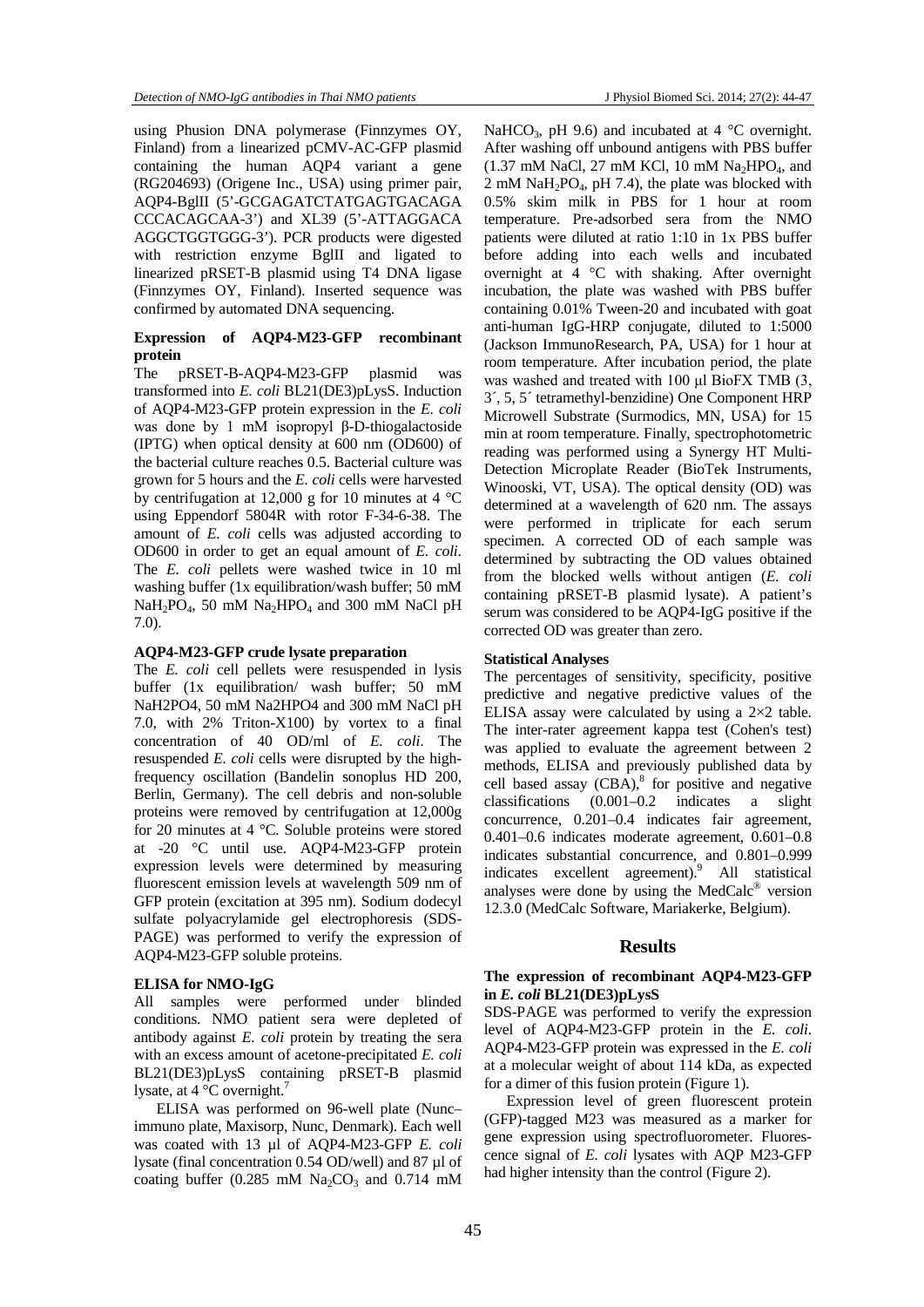

**Figure 1** SDS-PAGE comparing the expression levels of the AQP4-M23-GFP recombinant protein. Lane M, protein standard markers; lane 1, soluble fraction of *E. coli* lysate harboring pRSET-B plasmid (control); lane 2 and 3, soluble fraction of *E. coli* lysate expressing AQP4-M23-GFP protein. The expected molecular weight of Aqp4-M23-GFP is 57 kDa, or 114 kDa for its dimeric form.

# **ELISA**

ELISA was performed to detect the presence of NMO-IgG immunoreactivity against AQP4-M23 isoforms in serum of the patients. We evaluated a total of 56 random NMO serum specimens. Sera with positive results by AQP4-M23 ELISA were found in 39 patients and sera with negative results were found in 17 patients. Among 39 NMO-IgG positive patients, 23 were positive in CBA. Among 17 NMO-IgG negative patients only 7 were negative in CBA (Table 1). The corrected absorbances of all patients were shown in figure 3. These results correspond to a sensitivity and a specificity of 69.70% (95% CI 51.29 -84.41) and 30.43% (95% CI 13.21-52.92), respectively. The AQP4-M23 ELISA showed poor agreement with CBA-Sendai. The actual agreement was 54% (30/56), Cohen's kappa (K) = 0.00137.

# **Discussion**

Neuromyelitis optica symptoms can be alleviated if the disease is treated promptly. Symptoms and signs in NMO and other demyelinating diseases such as MS may show overlapping conditions. After discovery of NMO-IgG, several methods have been developed to detect NMO-IgG in patients' serum. Although most of them showed high specificity, their technique required skillful technicians or costly materials.

We have successfully expressed AQP4-M23-GFP fusion protein on *E. coli,* as a soluble protein which can be detected on SDS-PAGE and fluorescent signal measurement. The distinct band of protein around 114 kDa in *E. coli* harboring pRSET-B-AQP4-M23- GFP plasmid suggested that AQP4- M23-GFP in the *E. coli* might form dimeric complexes.

The AQP4-M23 ELISA results showed low sensitivity and specificity (69.70% and 30.43%,



**Figure 2** Fluorescence signals of the control *E. coli* lysate *vs* AQP4-M23-GFP *E. coli* lysates.



**Figure 3** Serum NMO-IgG detection by AQP4-M23 ELISA. Data plotted from the corrected absorbance of all patients  $(N = 56)$ . NMO negative patients and NMO positive patients were determined by CBA-Sendai method. Corrected absorbances were calculated by  $OD<sub>AQP4-M23</sub> - OD<sub>DRSET-B</sub>$ .

**Table 1** Contingency table analysis of agreement between the CBA and the AQP4-M23 ELISA in detecting serum NMO-IgG antibodies against AQP4-M23 isoform in NMO patients  $(N = 56)$ 

|                         | NMO patients<br>AQP4-M23 |                           |
|-------------------------|--------------------------|---------------------------|
|                         |                          |                           |
|                         |                          | CBA-positive CBA-negative |
| AQP4-M23-ELISA-positive | 23                       | 16                        |
| AQP4-M23-ELISA-negative | 10                       |                           |
| Total                   | 33                       | 23                        |
|                         |                          |                           |

respectively) when compared to CBA-Sendai. The agreement between AQP4-M23 ELISA and CBA-Sendai assays is poor (54%) with a Cohen Kappa of 0.0 (95% CI -0.254 to 0.256).

Ten patients were found to be negative by AQP4- M23 ELISA but positive by CBA-Sendai. It might be that AQP4-M23 expressed in the *E. coli* did not show epitopes recognized by NMO-IgG from these patients' serum, since the binding affinity of NMO-IgG to the AQP4-M23 isoform is greater than that of the AQP4-M1 isoform. <sup>10</sup> Epitopes that can be recognized by NMO-IgG include AQP4-M23 assembled into orthogonal array of particles (OAPs), extracellular loops and N terminus.<sup>11</sup> The critical epitopes to be recognized by NMO-IgG antibodies are epitopes during formation of OAPs. <sup>12</sup> Due to the large C-terminus tag by GFP and expression in *E. coli* system, it is possible that AQP4-M23-GFP could not form OAPs. In addition, N-terminal epitopes that could be recognized in AQP-M1-GFP were missing